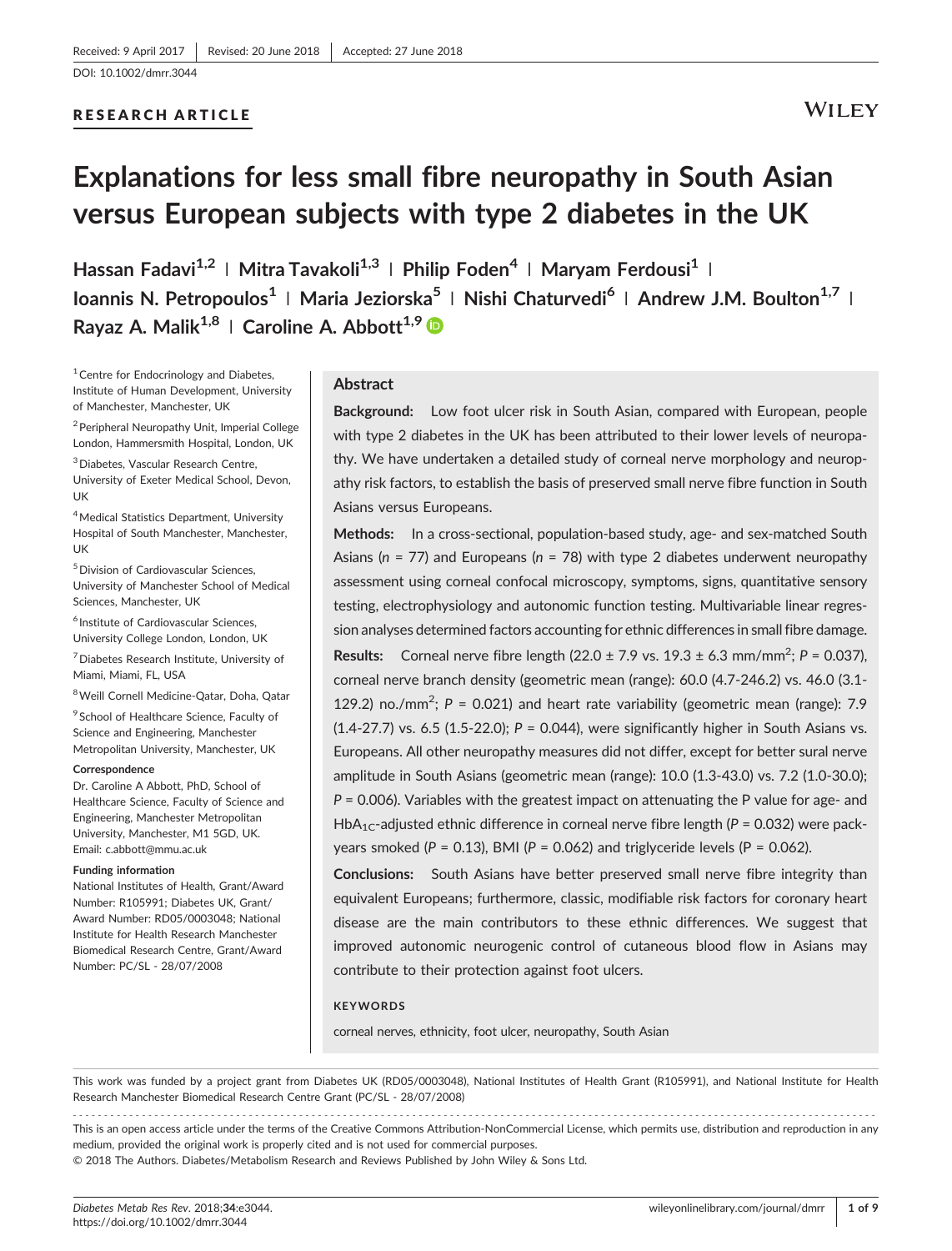## 1 | INTRODUCTION

Lower limb amputation, as a consequence of foot ulceration, is a major cause of morbidity and is associated with a high mortality in type 2 diabetes mellitus, highlighting the importance of defining mechanisms and risk factors to enable targeted interventions for improving outcomes. It is therefore fascinating that migrant populations of South Asian descent to the UK, with their considerably elevated risk of type 2 diabetes and ischemic heart disease<sup>1,2</sup>, have substantially lower risks of foot ulceration and amputation (3‐ and 4‐fold lower, respectively) compared with Europeans<sup>3-5</sup>. Furthermore, recently the DISTANCE study showed that Asians in general, and South Asians in particular, in the US had a markedly reduced risk of lower extremity amputation $^6$ . The underlying basis for this protection, however, is not clearly understood and demonstrates differing pathophysiologies of diabetes according to ethnicity<sup>7</sup>.

Peripheral neuropathy per se is one of the strongest risk factors for diabetic foot ulceration and amputation<sup>7-11</sup>. We have previously shown that lower levels of clinical neuropathy in Asians accounted for approximately half of their reduced risk of foot ulceration<sup>5</sup>. Furthermore, in a population-based sample of UK primary care patients with type 2 diabetes we have also demonstrated better large and small fibre function in South Asians vs. Europeans<sup>12</sup>. Better peripheral vascular function and lower smoking rates in South Asians, rather than differences in glycaemic control and hyperlipidaemia largely accounted for this difference.

It is established that small fibre damage precedes large fibre damage in diabetic neuropathy<sup>13,14</sup>. Furthermore, small fibre damage results in loss of pain sensation and autonomic control of cutaneous blood flow<sup>15,16</sup>; both are permissive factors for foot ulceration. Perhaps of relevance, we have previously shown that South Asians without 'clinical neuropathy' maintained a 50% increased risk of painful neuropathy-like symptoms compared with similar Europeans<sup>17</sup>; this could be suggestive of a pathology other than neuropathy in the legs accounting for increased pain in South Asians but may also indicate a greater prevalence of small fibre damage in the European cohort.

Our recent study indicated that South Asian populations with type 2 diabetes have some protection against the development of small fibre neuropathy<sup>12</sup>. There is an increasing body of evidence supporting the use of CCM to study small fibre neuropathy, including autonomic dysfunction<sup>18-20</sup>. We hypothesized, therefore, that ethnic differences in small nerve fibre function would be supported by differences in corneal nerve fibre morphology and intra‐epidermal nerve fibre density in South Asians compared with Europeans. Furthermore, we aimed to determine which risk factors explained these ethnic differences in small nerve fibre structure and hence the South Asian protection against foot ulceration.

## 2 | MATERIALS AND METHODS

## 2.1 | Study subjects

This is a sub‐study of a population‐based bi‐ethnic cohort of people with type 2 diabetes ( $n = 360$ ), half European and half of South Asian

descent, recruited from eight primary care registers in Manchester,  $UK<sup>12</sup>$ . Participants were randomly selected from within ethnicity, gender and age stratified groups to ensure matching for these variables; study participants and non‐participants were similar for age and gender. European and South Asian groups were considered representative ethnic samples of primary care patients with type 2 diabetes in Greater Manchester<sup>12</sup>. All participants consented that they may be re‐contacted for follow‐up.

Approximately 4 years (2007‐2012) after their initial visit each participant was invited to re‐attend The Wellcome Trust Clinical Research Facility, Manchester, via a postal invitation, for a single follow‐up visit. Exclusion criteria at follow‐up were major lower limb amputation (distal symmetrical polyneuropathy assessment required testing in both feet), psychiatric disorder, HIV, hepatitis, or terminal illness. Of the 360 original subjects, 81 did not respond to the postal invitation and were untraceable; a further 45 had moved away from the health authority and were untraceable; 22 responded negatively and did not wish to participate further, 28 responded positively, were eligible, but later changed their minds and decided not to participate, 1 subject responded positively but was ineligible due to the development of a significant psychiatric disorder and 28 had died. No‐one was excluded due to lower limb amputation. One-hundred and fiftyfive individuals re‐consented to participate in the follow‐up study (response rate of 43%), with an equal ethnic split (South Asian  $n = 77$ , European  $n = 78$ ). Differences between responders ( $n = 155$ ) and non-responders ( $n = 205$ ) were not significant for ethnicity, age, diabetes duration, BMI or  $HbA_{1c}$ ; however, a higher proportion of men re-consented (consenters - M: F 95:59; non-consenters - M: F 96:110;  $P = 0.005$ ). This study was approved by North Manchester Research Ethics Committee and by the University of Manchester Research Ethics Committee and written informed consent was obtained according to the declaration of Helsinki.

#### 2.2 | Clinical assessments

All subjects completed a questionnaire including detailed past medical history, current medication and lifestyle factors, including smoking behaviour. Self‐assigned ethnicity was checked and cross‐validated with the country of birth. All South Asians were first generation migrants from India, Pakistan or Bangladesh. Height, weight, waist and hip circumference were measured once. Triplicate resting blood pressure readings were averaged using a standard protocol $^{12}$ . Blood samples were assessed in central laboratories for  $HbA<sub>1c</sub>$ , total cholesterol, HDL‐cholesterol, triglycerides and fibrinogen.

## 2.3 | Complications assessment

Retinopathy and nephropathy were defined as a history of physician diagnosed disease. Cardiovascular Disease (CVD) was defined as either a physician diagnosed myocardial infarction, angina, or a positive response to the Rose angina questionnaire<sup>7,21</sup>. Peripheral arterial disease was defined as a previous history of physician diagnosed claudication confirmed by a lower limb arteriogram or a positive response to the Edinburgh claudication questionnaire<sup>22</sup>. Transcutaneous partial pressure of oxygen (TcPO<sub>2</sub>) was measured on the dorsum of the left foot<sup>12</sup>.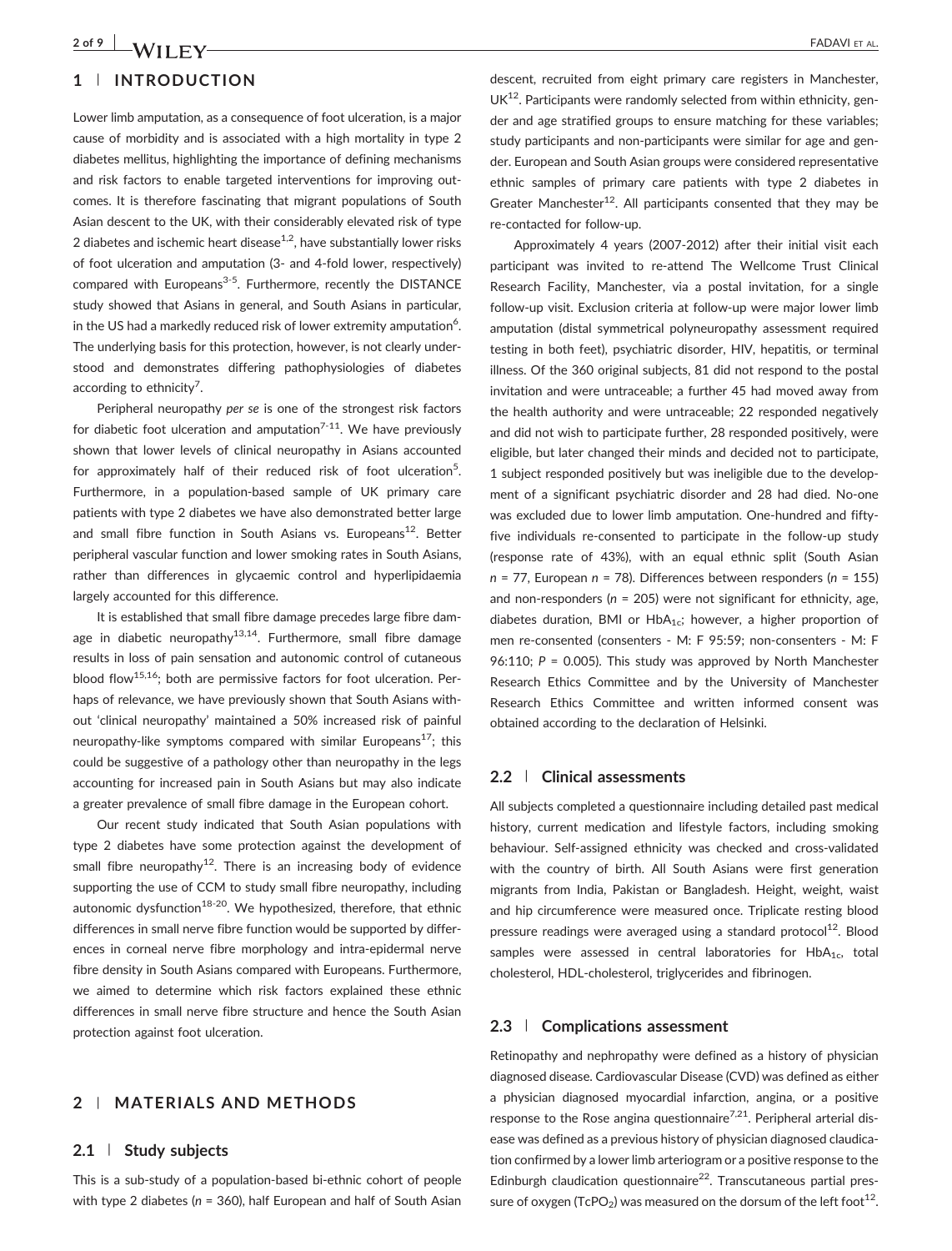### 2.4 | Assessment of neuropathy

Neurological symptoms of muscle weakness, sensation and autonomic neuropathy were evaluated using the Neuropathy Symptoms and Change validated questionnaire score<sup>23</sup> and the McGill pain analogue score was used to assess the severity of painful neuropathic symptoms. Neurological signs were assessed using the modified neuropathy disability score, evaluating vibration, pinprick and temperature perception and ankle reflexes<sup>12</sup>. Vibration Perception Threshold was measured on the tip of the right and left hallux using a Neurothesiometer (Horwell, Scientific Laboratory Supplies, Wilford, Nottingham, UK); mean readings were used for analysis. Electrophysiological assessments of peroneal and sural nerves in the right lower limb were performed by a Neurophysiologist using a Dantec "Keypoint" electromyography system (Dantec Dynamics Ltd, Bristol, UK) with surface electrodes at standardised points (skin temperature  $\geq$  32°C).

## 2.5 | Small fibre function

Cold sensation (Aδ fibre) and warm sensation (C fibre) thresholds were determined with the MEDOC TSA II (Medoc Ltd., Ramat Yishai 30095, Israel) using the method of limits on the dorsum of the left foot, as previously described<sup>20</sup>. Changes to heart rate variability in response to deep breathing (HRV‐DB) was determined using the CASE IV system and ECG monitor, averaging two separate cycles of deep breathing<sup>12</sup>. Peripheral cholinergic function (sudomotor function) was assessed using the Neuropad, on the plantar skin surface of both feet $^{24}$ .

## 2.6 | Intra epidermal nerve fibre density

Skin biopsies were taken in a sub‐group of 49 of the 155 patients; this sub‐group was matched for ethnicity (24 South Asians vs 25 Europeans), age (61.3  $\pm$  7.9 vs 62.5  $\pm$  7.8 years), gender (15 men: 9 women vs 20 men: 5 women) and  $HbA_{1C}$  (8.0  $\pm$  1.3 vs 7.8  $\pm$  1.4%). A 3-mm punch skin biopsy was taken from the dorsum of the foot and stained with protein gene product 9.5 to identify and count intra-epidermal nerve fibres and establish intra epidermal nerve fibre density, i.e. the number of fibres per millimetre of basement membrane<sup>25</sup>.

## 2.7 | Corneal confocal microscopy

Participants underwent examination with the Heidelberg Retina Tomograph (HRT III) in vivo corneal confocal microscope (IVCCM) using our established protocol<sup>26</sup>. Several scans of the entire depth of the cornea were recorded to provide en face two dimensional images with a lateral resolution of approximately 2 μm/pixel and final image size of 400 x 400 pixels of the sub-basal nerve plexus of the cornea. Five images per patient from the centre of the cornea were selected and examined in a masked and randomised fashion $27$ . Four corneal nerve parameters were quantified: (i) Corneal nerve fibre density ‐ number of major nerves/mm<sup>2</sup> of corneal tissue; (ii) Corneal nerve branch density ‐ number of branches emanating from all major nerve trunks/mm<sup>2</sup> of corneal tissue; (iii) Corneal nerve fibre length - length of all nerve fibres and branches (mm/mm<sup>2</sup>) within the area of corneal

tissue; (iv) tortuosity – a mathematically derived index of the curvilinear deviation from the midline of each main nerve fibre<sup>28</sup>.

#### 2.8 | Statistical analysis

Corneal nerve fibre length was selected as the primary corneal nerve outcome to assess small nerve fibre structure, as it combines data for both branch and fibre length. We estimated that 160 participants (80 in each ethnic group) would be sufficient with 85% power to detect a difference in corneal nerve fibre length of at least one‐third of SD at the 5% significance level, making allowances for missing data. Neuropathy measures were compared between the ethnic groups as continuous variables using simple means. Several comparison tests have been carried out and hence the results of these tests should be interpreted as showing an indication of a possible difference.

Normally distributed data were tested using Student's t test, non‐ normally distributed data were either log transformed before analysis or the Mann‐Whitney test was used. Categorical variables were compared as simple proportions and tested using chi‐square test for significance.

Independent statistically significant variables for the neuropathy outcomes were found using a backward stepwise selection procedure in the multivariable regression models. Ethnicity and other neuropathy risk factors (duration of diabetes,  $HbA_{1C}$ , triglycerides, BMI) were considered for selection.

Multivariable linear regression models were constructed to investigate the effect of potential confounders previously shown to be associated with neuropathy, including glycaemic control, height, smoking, measures of hypertension, obesity and hyperlipidaemia and determine which factors could account for any ethnic differences in neuropathy measures.

Sensitivity analyses were performed to examine the data further. Generalised additive models (GAMs) were used to investigate if any of the covariates required a more complex relationship than linear with the outcome. These analyses were performed in R version 3.1. Heckman selection models were used to determine if there was selection bias that affected the outcome models and was implemented in Stata 13. All other analyses were performed using SPSS 20 or 22 (IBM).

## 3 | RESULTS

We studied 155 people with type 2 diabetes  $(4.9 \pm 0.6$  years post original visit) comprising 77 South Asians and 78 Europeans. South Asians were younger ( $P = 0.047$ ) and had a (close to significantly) longer duration of diabetes ( $P = 0.063$ ) than Europeans (Table 1). South Asians were shorter ( $P = 0.046$ ) and had a lower BMI ( $P < 0.001$ ). There was no significant difference in the prevalence of clinically evident CVD or retinopathy and nephropathy. There was no difference in systolic and diastolic blood pressure; antihypertensive therapy use was lower in South Asians ( $P = 0.044$ ). Total cholesterol and HDLcholesterol were comparable but triglyceride levels ( $P = 0.001$ ) were lower in South Asians; a lower percentage of South Asians used statins but the difference was not significant ( $p = 0.074$ ). South Asians had a higher  $HbA_{1c}$  (P = 0.016).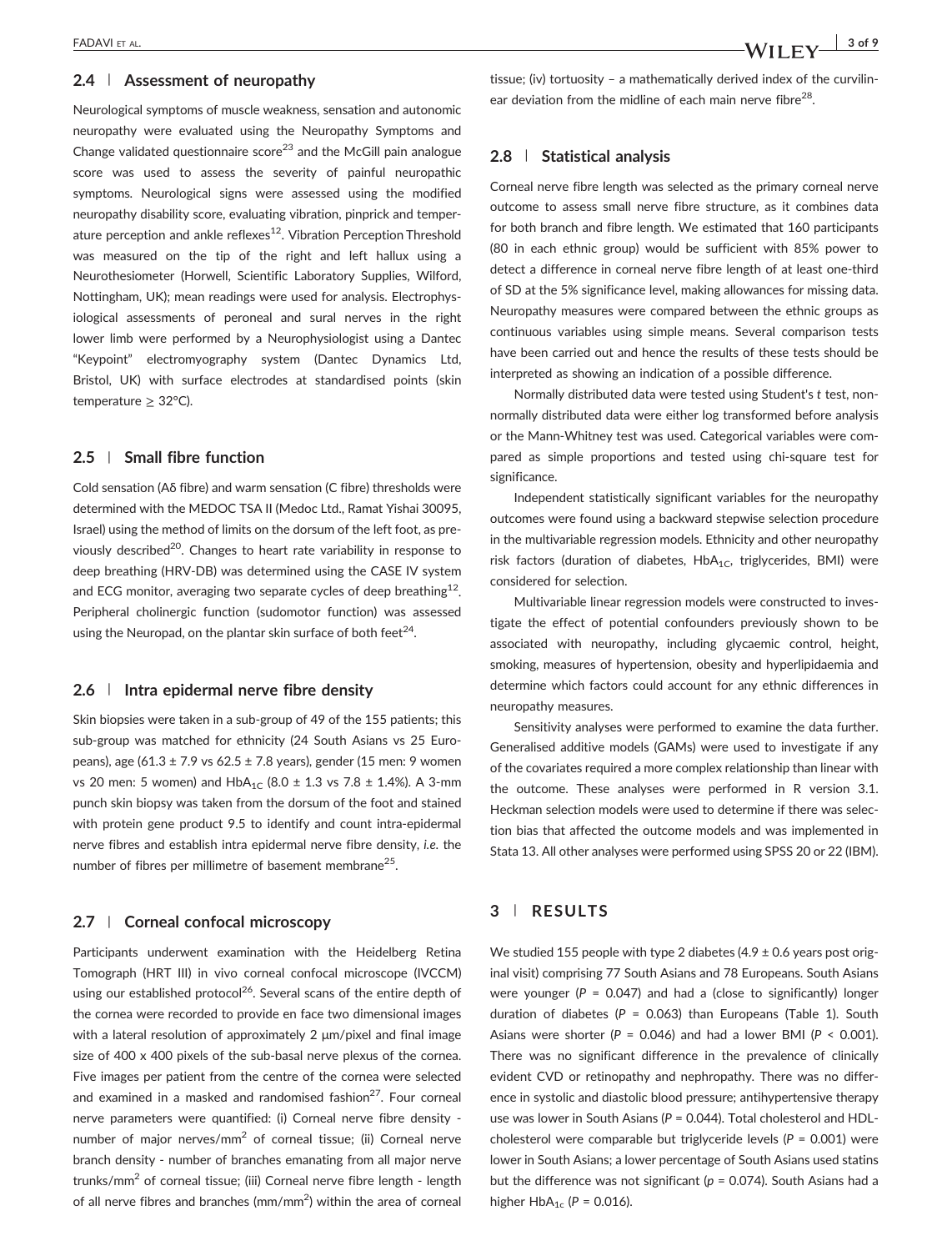# 4 of 9  $\blacksquare$   $\blacksquare$   $\blacksquare$   $\blacksquare$   $\blacksquare$   $\blacksquare$   $\blacksquare$   $\blacksquare$   $\blacksquare$   $\blacksquare$   $\blacksquare$   $\blacksquare$   $\blacksquare$   $\blacksquare$   $\blacksquare$   $\blacksquare$   $\blacksquare$   $\blacksquare$   $\blacksquare$   $\blacksquare$   $\blacksquare$   $\blacksquare$   $\blacksquare$   $\blacksquare$   $\blacksquare$   $\blacksquare$   $\blacksquare$   $\blacksquare$   $\blacksquare$   $\blacksquare$   $\blacksquare$

#### TABLE 1 Demographic and clinical characteristics of ethnic groups

|                                         | <b>South Asians</b>           | <b>Europeans</b>               | P-value |
|-----------------------------------------|-------------------------------|--------------------------------|---------|
| n(M/F)                                  | 77 (51/26)                    | 78 (45/33)                     | 0.27    |
| Age (years)                             | $61.2 \pm 9.7$                | $64.0 \pm 8.0$                 | 0.047   |
| Duration diabetes (years)               | 11.9 (4.2-35.2)               | 10.3 (4.8-30.9)                | 0.063   |
| Height (m)                              | $1.63 \pm 0.10$               | $1.66 \pm 0.09$                | 0.046   |
| Weight (kg)                             | $80.1 \pm 14.0$               | $93.0 \pm 17.3$                | < 0.001 |
| BMI ( $\text{kg/m}^2$ )                 | $30.2 \pm 5.2$                | $33.6 \pm 5.4$                 | < 0.001 |
| Waist (cm)                              | $103.6 \pm 11.2$              | $112.6 \pm 12.1$               | < 0.001 |
| Hips (cm)                               | $103.0 \pm 13.1$              | $113.2 \pm 12.3$               | < 0.001 |
| Waist-to-hip ratio                      | $0.99(0.82 - 2.23)$           | $0.99(0.84 - 1.42)$            | 0.78    |
| $HbA_{1c}$ (%)<br>$HbA_{1c}$ (mmol/Mol) | 7.8 (5.8-14.2)<br>62 (40-132) | $7.3(5.6-12.6)$<br>57 (38-114) | 0.016   |
| Total cholesterol (mmol/l)              | $3.8(2.1 - 7.3)$              | $4.0(1.9-7.7)$                 | 0.34    |
| HDL-cholesterol (mmol/l)                | $1.1 \pm 0.2$                 | $1.1 \pm 0.4$                  | 0.49    |
| Triglycerides (mmol/l)                  | $1.7(0.6-5.2)$                | $2.2(0.8-7.9)$                 | 0.001   |
| Fibrinogen (g/l)                        | $3.6(2.1-7.6)$                | $3.7(1.9-5.6)$                 | 0.42    |
| Retinopathy (%)                         | 22/64 (34)                    | 21/52(29)                      | 0.48    |
| Nephropathy (%)                         | 9/62(15)                      | 5/75(7)                        | 0.13    |
| Myocardial infarction (%)               | 12/69 (17)                    | 12/75(16)                      | 0.82    |
| Angina (%)                              | 19/64 (30)                    | 15/74 (20)                     | 0.20    |
| Coronary artery bypass graft (%)        | 13/70 (19)                    | 11/74(15)                      | 0.55    |
| Resting heart rate (bpm)                | $75.7 \pm 14.3$               | $74.9 \pm 12.6$                | 0.72    |
| Systolic blood pressure (mmHg)          | $132.8 \pm 16.2$              | $135.8 \pm 16.6$               | 0.26    |
| Diastolic blood pressure (mmHg)         | $72.2 \pm 9.8$                | $70.4 \pm 9.3$                 | 0.27    |
| $TcPO2$ (mmHg)                          | $62.0 \pm 9.9$                | $57.7 \pm 12.6$                | 0.019   |
| Peripheral arterial disease (%)         | 5/58(9)                       | 15/74 (20)                     | 0.064   |
| Peripheral vascular surgery             | 2/67(3)                       | 6/69(9)                        | 0.27    |
| Pack-years smoked (n)*                  | $0, 0-14.9 (0-78)$            | 10.5, 0-31 (0-99)              | 0.006   |
| Insulin therapy (%)                     | 14/69 (20)                    | 20/67 (30)                     | 0.20    |
| Oral antidiabetic drugs (%)             | 64/69 (93)                    | 62/68 (91)                     | 0.73    |
| Antihypertensive drugs (%)              | 45/69 (65)                    | 54/67 (81)                     | 0.044   |
| Statin therapy (%)                      | 53/68 (78)                    | 59/66 (89)                     | 0.074   |

Data are % prevalence, means ± SD, or geometric means (range).

\*Data presented as median, IQR (range).

TcPO<sub>2</sub>, transcutaneous partial pressure of oxygen.

## 3.1 | Clinical signs and symptoms

There was no difference in neuropathy disability score or vibration perception threshold between Europeans and South Asians (Table 2) and both groups had evidence of mild neuropathy. Painful diabetic neuropathy (significant signs plus at least one positive sensory symptom) did not differ between the groups, however painful neuropathy‐like symptoms in the absence of clinical neuropathy (no signs but at least one positive sensory symptom) were more prevalent in South Asians ( $P = 0.018$ ).

## 3.2 | Neurophysiology

Peroneal nerve conduction velocity, amplitude and F wave latency did not differ significantly between groups. Sural nerve conduction velocity was comparable but South Asians had a significantly higher sural

nerve amplitude (μA) than Europeans (geometric mean (range): 10.0 (1.3‐43.0) vs 7.2 (1.0‐30.0), P = 0.006) (Table 2).

## 3.3 | Small nerve fibre function

Thermal threshold assessments: cold sensation (median, IQR: 25.9, 23.1‐27.7 vs. 25.6, 22.9‐27.2), warm sensation (41.6 ± 4.2 vs. 42.0 ± 3.8), cold‐induced pain (median, IQR: 1.9, 0‐9.4 vs. 1.3, 0‐5.9) and heat-induced pain (median, IQR: 49.1, 46.8-50.0 vs. 49.0, 47.4‐49.9) did not differ between South Asian and European participants (Table 2). There was no significant difference for the Neuropad response (%) (median, IQR: 68.8, 30.6‐95.0 vs. 55.0, 15.0‐87.5) between South Asians and Europeans. Heart rate variability to deep breathing (HRV‐DB) (beats/min) (geometric mean (range): 7.9 (1.4‐27.7) vs 6.5 (1.5‐22.0), P = 0.044) was significantly higher in South Asians compared with Europeans.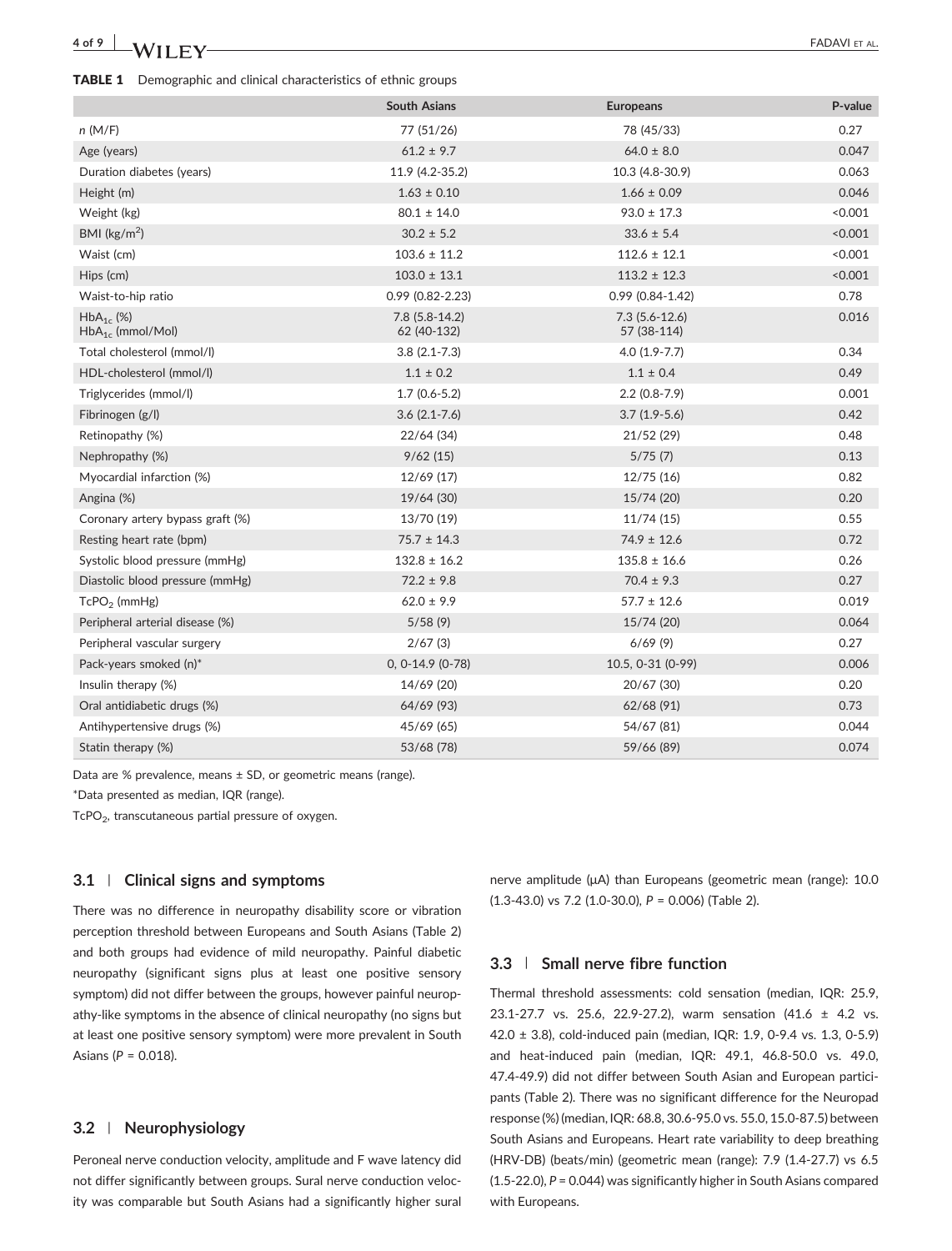TABLE 2 Measures of neuropathy signs, symptoms, nerve fibre function, corneal nerve fibre structure and intra epidermal nerve fibre density by ethnicity

| Neuropathy variables                                      | <b>South Asian</b>          | European                     | $P-value*$ |
|-----------------------------------------------------------|-----------------------------|------------------------------|------------|
| Neuropathy signs                                          |                             |                              |            |
| Neuropathy disability score (0-10)**                      | $2, 1 - 6 (0 - 10)$         | $3, 1.8 - 6$ (0-10)          | 0.50       |
| Vibration perception threshold (volts)                    | 12.2 (2.5-40.7)             | 14.2 (3.7-50.0)              | 0.16       |
| Neuropathy symptoms                                       |                             |                              |            |
| Neuropathy symptoms and change (0-38)                     | $4, 2-11 (0-23)$            | $4, 2 - 9 (0 - 23)$          | 0.57       |
| McGill dimension of pain (0-5)**                          | $1, 0-2 (0-4)$              | $1, 0-2 (0-5)$               | 0.77       |
| McGill visual analogue score (0-10)**                     | $4, 0-6.3 (0-10)$           | $3, 0-6$ (0-10)              | 0.19       |
| McGill Total pain rating index (0-60)**                   | 8, 1-19 (0-41)              | $7.5, 2 - 16.5 (0 - 49)$     | 0.92       |
| Painful neuropathy (%)                                    | 30/75(40)                   | 36/77(47)                    | 0.40       |
| Painful symptoms, without neuropathy (%)                  | 31/75(41)                   | 18/77(23)                    | 0.018      |
| <b>Functional measures</b>                                |                             |                              |            |
| Sural nerve conduction velocity (m/s)                     | $45.3 \pm 7.1$              | $45.2 \pm 6.8$               | 0.95       |
| Sural amplitude $(\mu V)$                                 | 10.0 (1.3-43.0)             | $7.2$ (1.0-30.0)             | 0.006      |
| Peroneal nerve conduction velocity (m/s)                  | $44.7 \pm 5.5$              | $44.4 \pm 6.0$               | 0.74       |
| Peroneal nerve amplitude (mV)**                           | $3.3, 1.6 - 5.3$ (0.1-43.0) | $2.6, 1.7 - 4.5 (0.1 - 7.4)$ | 0.25       |
| Peroneal nerve F wave latency (m/s)                       | $51.0 \pm 7.2$              | $53.0 \pm 5.9$               | 0.091      |
| Heart rate variability deep breathing (bpm)               | $7.9(1.4-27.7)$             | $6.5(1.5-22.0)$              | 0.044      |
| Neuropad colour change (%)**                              | 68.8, 30.6-95.0 (0-100)     | 55.0, 15.0-87.5 (0-100)      | 0.11       |
| Cold sensation threshold (°C)**                           | 25.9, 23.1-27.7 (1.4-30.2)  | 25.6, 22.9-27.2 (0-30.3)     | 0.30       |
| Warm sensation threshold (°C)                             | $41.6 \pm 4.2$              | $42.0 \pm 3.8$               | 0.53       |
| Cold induced pain (°C)**                                  | 1.9, 0-9.4 (0-23.0)         | $1.3, 0-5.9$ (0-21.6)        | 0.31       |
| Heat induced pain (°C)**                                  | 49.1, 46.8-50.0 (42.7-50.0) | 49.0. 47.4-49.9 (44.4-50.0)  | 0.80       |
| Corneal confocal morphometry                              |                             |                              |            |
| Corneal nerve fibre length $\frac{mm}{mm^2}$              | $22.0 \pm 7.9$              | $19.3 \pm 6.3$               | 0.037      |
| Corneal nerve fibre density (no/mm <sup>2</sup> )         | $24.7 \pm 8.2$              | $25.1 \pm 7.4$               | 0.76       |
| Corneal nerve branch density (no/mm <sup>2</sup> )        | 60.0 (4.7-246.2)            | 46.0 (3.1-129.2)             | 0.021      |
| Corneal nerve fibre tortuosity coefficient                | $18.7 \pm 4.7$              | $20.1 \pm 6.2$               | 0.16       |
| Intra-epidermal nerve fibre density (no/mm <sup>2</sup> ) | $2.9(0.5-7.5)$              | $2.1(0.2-6.5)$               | 0.14       |
|                                                           |                             |                              |            |

Data are % prevalence, means ± SD, or geometric means (range).

\*P value for ethnic difference.

\*\*Data presented as median, IQR (range).

## 3.4 | Small nerve fibre structure

Intra epidermal nerve fibre density was slightly higher in South Asian participants than in European participants, though the difference was not statistically significant (Table 2). Corneal nerve fibre density and tortuosity were comparable between the ethnic groups. However, both corneal nerve fibre length (mm/mm<sup>2</sup>) (22.0  $\pm$  7.9 vs. 19.3  $\pm$  6.3;  $P = 0.037$ ) and corneal nerve branch density (no./mm<sup>2</sup>) (geometric mean (range): 60.0 (4.7‐246.2) vs. 46.0 (3.1‐129.2); P = 0.021) were significantly higher in South Asians than Europeans (Table 2).

Multivariable stepwise regression analyses established that ethnicity (P = 0.032), age (P = 0.004) and  $HbA_{1C}$  (P < 0.001) were independent statistically significant risk factors for corneal nerve fibre length (Table 3). The exact same variables were risk factors for corneal nerve branch density (ethnicity  $P = 0.026$ , age  $P = 0.007$ , HbA<sub>1C</sub>  $P = 0.011$ ). The independent statistically significant risk factors for sural nerve amplitude were ethnicity ( $P = 0.006$ ), age ( $P < 0.001$ ) and duration of diabetes ( $P = 0.003$ ). Age ( $P < 0.001$ ) and hypertensive therapy ( $P = 0.003$ ) were independently significant for heart rate deep breathing but ethnicity was not statistically significant (Table 4).

## 3.5 | Explanations for ethnic differences in corneal nerve fibre structure

Multivariable analyses were used to explore the role of neuropathy risk factors, i.e. glycaemic control, height, smoking, vascular function, measures of hypertension, obesity and hyperlipidaemia as potential explanations for the ethnic difference in corneal nerve fibre length (Table 3). The variables with the greatest impact on attenuating the P value for the age- and  $HbA_{1C}$ -adjusted ethnic difference in corneal nerve fibre length (P = 0.032) were BMI (P = 0.062), triglyceride levels (P = 0.062) and pack-years smoked ( $P = 0.13$ ). There was no appreciable impact of diabetes duration, or vascular factors (blood pressure,  $TcPO<sub>2</sub>$ ) on the corneal nerve fibre length model by ethnicity.

To further investigate the effect of smoking, we compared corneal nerve fibre length in never smokers, although numbers were small. The ethnic difference did not remain in this sub-group (age and  $HbA_{1C}$ ‐adjusted estimated marginal means were 20.7 (17.9‐23.5 [95% CI])  $mm/mm<sup>2</sup>$  (South Asian n = 30) and 21.7 (18.0-25.3) mm/mm<sup>2</sup> (European  $n = 18$ ;  $P = 0.68$ ). South Asian ex-smokers, however, retained their high corneal nerve fibre length  $(21.2 (18.4-24.0)$  mm/mm<sup>2</sup>) whereas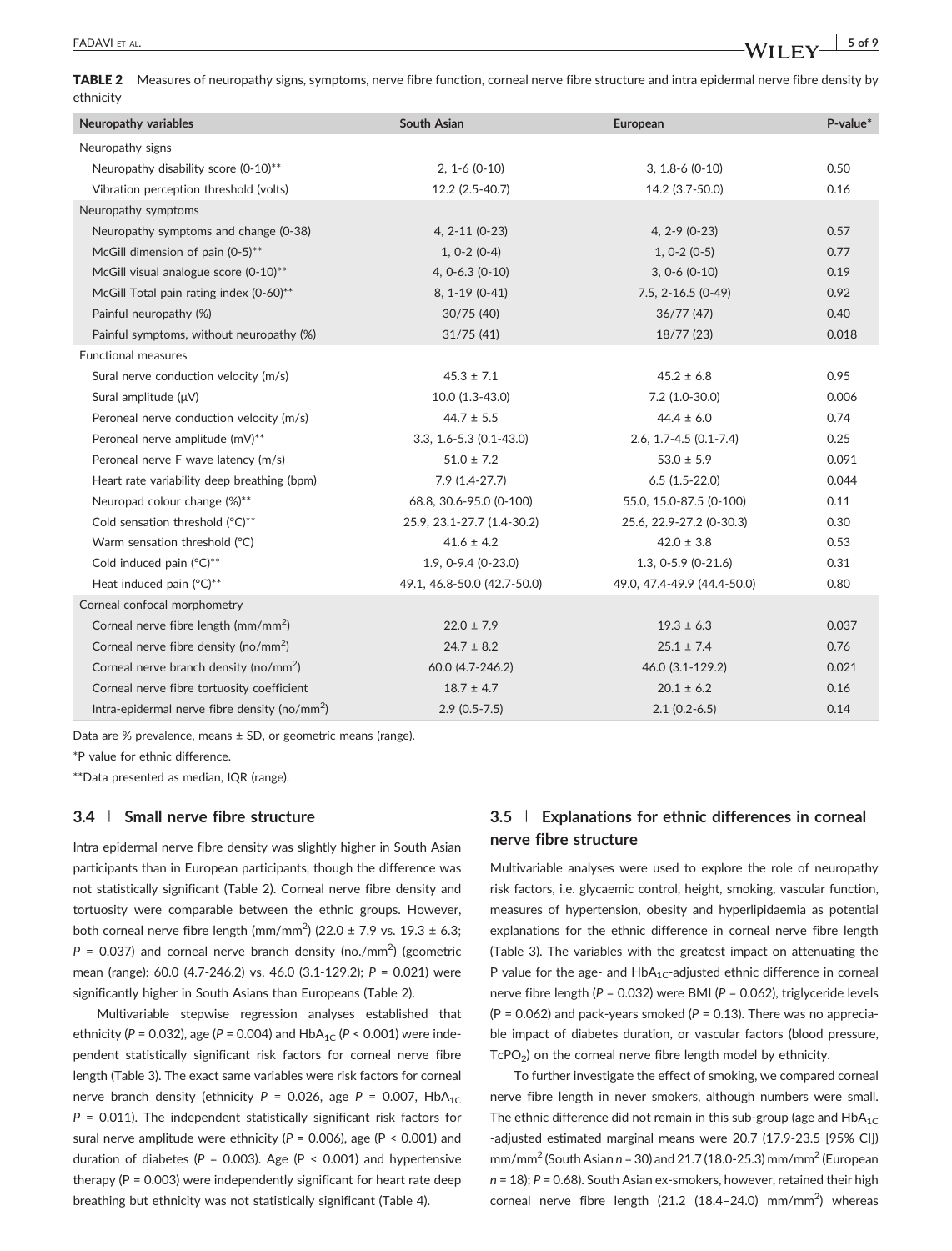| <b>Variables</b>                                                                                                                                                                                                                                                                   | Parameter estimates (95% CI)                    |                  | P value               |
|------------------------------------------------------------------------------------------------------------------------------------------------------------------------------------------------------------------------------------------------------------------------------------|-------------------------------------------------|------------------|-----------------------|
| Ethnicity (South Asian compared to European)                                                                                                                                                                                                                                       | 2.593 (0.225, 4.961)                            | 0.032            |                       |
| Age (per year)                                                                                                                                                                                                                                                                     | $-0.198$ $(-0.331, -0.065)$                     |                  | 0.004                 |
| $HbA_{1c}$ (per unit)                                                                                                                                                                                                                                                              | $-1.531$ ( $-2.380$ , $-0.682$ )                |                  | < 0.001               |
| Difference in corneal nerve fibre length based on ethnicity only<br>(unadjusted), the difference based on ethnicity after adjusting<br>for age and $HbA_{1c}$ , and the difference based on ethnicity after<br>adjusting for age, $HbA_{1c}$ and one additional specified variable | Estimated marginal means for ethnicity (95% CI) |                  |                       |
| <b>Adjustment variables</b>                                                                                                                                                                                                                                                        | South Asian                                     | European         | P value for ethnicity |
| Unadjusted                                                                                                                                                                                                                                                                         | 22.0 (20.2-23.7)                                | 19.3 (17.6-21.0) | 0.037                 |
| Adjustment for age and $HbA_{1c}$ :                                                                                                                                                                                                                                                |                                                 |                  |                       |
| Age (p = $0.004$ ) + HbA <sub>1c</sub> (p < 0.001)                                                                                                                                                                                                                                 | 21.9 (20.2-23.6)                                | 19.3 (17.7-20.9) | 0.032                 |
| Adjustment for age, $HbA_{1c}$ and variable listed:                                                                                                                                                                                                                                |                                                 |                  |                       |
| Duration of diabetes ( $p = 0.51$ )                                                                                                                                                                                                                                                | 22.2 (20.4-23.9)                                | 19.3 (17.6-21.0) | 0.023                 |
| BMI $(p = 0.33)$                                                                                                                                                                                                                                                                   | 22.0 (20.1-23.8)                                | 19.5 (17.7-21.3) | 0.062                 |
| Triglycerides ( $p = 0.68$ )                                                                                                                                                                                                                                                       | 21.8 (20.0-23.5)                                | 19.4 (17.7-21.0) | 0.062                 |
| Diastolic BP ( $p = 0.99$ )                                                                                                                                                                                                                                                        | 21.9 (20.2-23.6)                                | 19.3 (17.7-20.9) | 0.033                 |
| $TcPO2$ (p = 0.47)                                                                                                                                                                                                                                                                 | 21.9 (20.2-23.7)                                | 19.2 (17.6-20.9) | 0.027                 |
| Pack-years smoked ( $p = 0.39$ )                                                                                                                                                                                                                                                   | 21.0 (19.1-22.9)                                | 18.9 (17.1-20.7) | 0.13                  |
| Hypertensive therapy ( $p = 0.62$ )                                                                                                                                                                                                                                                | 21.7 (19.9-23.5)                                | 18.7 (16.8-20.6) | 0.021                 |

Statistically significant variables chosen in the backward step-wise selection procedure for corneal nerve fibre length. This procedure includes all neuropathy risk factors in the regression model and then removes the least significant variable, runs the regression model again and repeats these steps until only variables significant at the 5% level remain in the model.

P-value in parentheses shows significance of adjustment factor in the regression model.

TcPO<sub>2</sub>, transcutaneous partial pressure of oxygen.

N = 130 for unadjusted, N = 125-129 for all other analyses except pack years smoked where N = 106, hypertensive where N = 113 and smoking status where  $N = 113$ 

European ex‐smokers had lower corneal nerve fibre length (17.8 (15.8‐ 19.9) mm/mm<sup>2</sup>,  $P = 0.053$ ), despite the fact that pack-years smoked were not significantly different between these two sub‐groups  $(P = 0.55)$ .

The analysis for corneal nerve branch density by ethnicity showed similar results to corneal nerve fibre length. Variables with the greatest impact accounting for the ethnic difference in corneal nerve branch density estimated marginal means were pack‐years smoked and BMI, changing the age- and  $HbA_{1C}$ -adjusted means from 59.3 (50.7-68.8) [95% CI] no/mm<sup>2</sup> (South Asian) and 46.1 (39.1-53.8) no/mm<sup>2</sup> (European),  $P = 0.026$  to 54.8 (45.6-65.1) no./mm<sup>2</sup> (South Asian) and 45.0 (37.3-53.7) no./mm<sup>2</sup> (European),  $P = 0.13$  for pack years smoked and to 58.0 (49.4‐67.6) no./mm2 (South Asian) and 47.1 (39.9‐55.1) no./mm<sup>2</sup> (European),  $P = 0.076$ , for BMI.

## 3.6 | Explanations for ethnic differences in HRV‐DB and sural nerve amplitude

The multivariable regression analysis showed that ethnicity was not an independent statistically significant variable for HRV‐DB (Table 4). Multivariable modelling of HRV‐DB by ethnicity showed that after adjusting for age and hypertensive therapy, which were the independent statistically significant variables, BMI attenuated the ethnicity P‐value most (Table 4). The adjusted means changed from 7.9 (6.9‐ 8.9) beats/min. (South Asian) and 7.1 (6.1‐8.2) beats/min. (European), P = 0.27 to 7.7 (6.7‐8.7) beats/min. (South Asian) and 7.2 (6.2‐8.3) beats/min. (European),  $P = 0.52$ . There was no appreciable impact of diabetes duration, glycaemia or triglyceride differences on the HRV‐ DB model by ethnicity. Pack-years smoked reduced the P-value of ethnicity in the age and hypertensive therapy adjusted model to 0.13; 8.3 (7.2‐9.4) beats/min. (South Asian) and 7.1 (6.1‐8.3) beats/min. (European).

BMI and hypertensive therapy appeared to have the greatest impact on the ethnic difference in sural nerve amplitude after adjusting for age and duration of the diabetes, the independent statistically significant variables for sural nerve amplitude. BMI changed the age and diabetes duration adjusted estimated marginal means for ethnicity from 10.1 (8.7‐11.6) μV (South Asian) and 7.5 (6.3‐8.7) μV (European), P = 0.006 to 9.8 (8.5‐11.3) μV (South Asian) and 7.7 (6.5-9.0)  $\mu$ V (European), P = 0.030 and hypertensive therapy changed them to 10.1 (8.6-11.8) μV (South Asian) and 8.1 (6.7-9.7) μV (European),  $P = 0.068$ . There were no additional effects of glycaemia, vascular factors or triglycerides on the sural nerve amplitude model by ethnicity.

The GAMs analyses appeared to show little difference in including spline functions for the continuous variables in the four outcome models. These analyses suggest that it is reasonable for the covariates to be modelled as linear variables in the regression. However, other functional forms should be considered in further studies as the lack of large differences between models with more complex relationships and the simple linear terms may be due to limited sample size and power.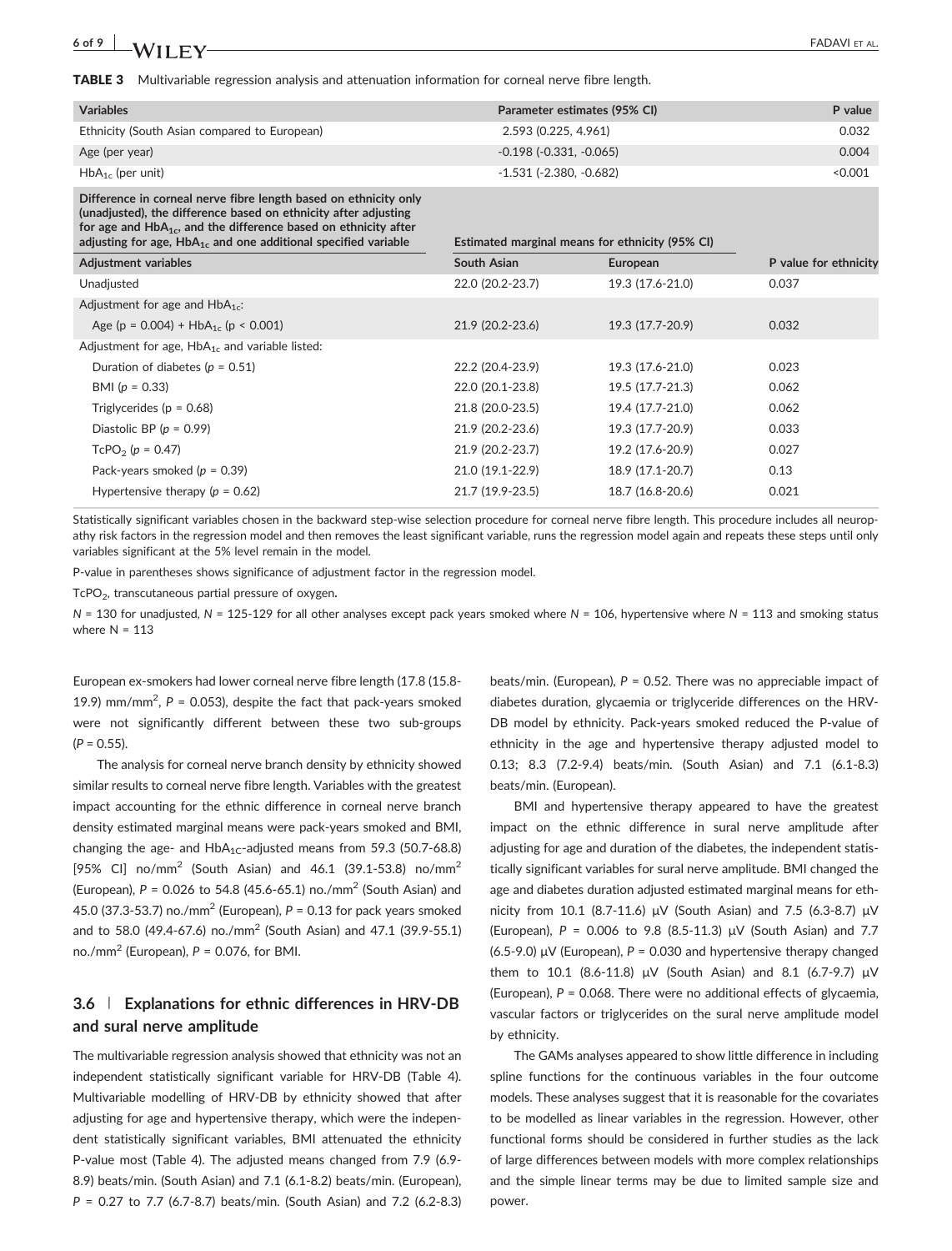TABLE 4 Multivariable regression analysis and attenuation information for heart rate variability to deep breathing.

| <b>Variables</b>                                              |                                                 | Parameter estimates* (95% CI)    | P value               |
|---------------------------------------------------------------|-------------------------------------------------|----------------------------------|-----------------------|
| Age (per year)                                                |                                                 | $-0.019$ $(-0.025, -0.012)$      | < 0.001               |
| Hypertensive therapy (yes compared to no)                     |                                                 | $-0.186$ ( $-0.306$ , $-0.066$ ) | 0.003                 |
|                                                               | Estimated marginal means for ethnicity (95% CI) |                                  |                       |
| Adjustment variables                                          | South Asian                                     | European                         | P value for ethnicity |
| Unadjusted                                                    | $7.9(6.9-9.0)$                                  | $6.5(5.6-7.5)$                   | 0.044                 |
| Adjustment for age and hypertensive therapy:                  |                                                 |                                  |                       |
| Age ( $p < 0.001$ ) + hypertensive therapy ( $p = 0.005$ )    | $7.9(6.9-8.9)$                                  | $7.1(6.1-8.2)$                   | 0.27                  |
| Adjustment for age, hypertensive therapy and variable listed: |                                                 |                                  |                       |
| Duration of diabetes ( $p = 0.36$ )                           | $8.0(7.0-9.1)$                                  | $7.0(6.0-8.2)$                   | 0.18                  |
| BMI $(p = 0.15)$                                              | $7.7(6.7-8.7)$                                  | $7.2(6.2 - 8.3)$                 | 0.52                  |
| $HbA_{1c}$ (p = 0.27)                                         | $7.9(7.0-9.0)$                                  | $7.0(6.1-8.1)$                   | 0.19                  |
| Triglycerides ( $p = 0.80$ )                                  | $7.9(6.9-8.9)$                                  | $7.1(6.1-8.2)$                   | 0.30                  |
| Diastolic BP ( $p = 0.072$ )                                  | $7.9(7.0-8.9)$                                  | $7.2(6.2-8.2)$                   | 0.28                  |
| $TcPO2$ (p = 0.25)                                            | $7.8(6.9-8.8)$                                  | $7.1(6.2-8.2)$                   | 0.32                  |
| Pack-years smoked ( $p = 0.78$ )                              | $8.3(7.2-9.4)$                                  | $7.1(6.1-8.3)$                   | 0.13                  |

Statistically significant variables chosen in the backward stepwise selection procedure for heart rate variability to deep breathing. This procedure includes all neuropathy risk factors in the regression model and then removes the least significant variable, runs the regression model again and repeats these steps until only variables significant at the 5% level remain in the model.

\*These are on the natural logarithm scale of (HRDB plus 5) i.e. each increase in age is related to a decrease of 0.019 in the natural logarithm of (HRDB plus 5).

Difference in heart rate variability to deep breathing based on ethnicity only (unadjusted), the difference based on ethnicity after adjusting for age and  $HbA_{1c}$ , and the difference based on ethnicity after adjusting for age,  $HbA_{1c}$  and one additional specified variable.

P-value in parentheses shows significance of adjustment factor in the regression model.

 $TePO<sub>2</sub>$ , transcutaneous partial pressure of oxygen.

 $N = 135$  for unadjusted,  $N = 116$ -118 for all other analyses except pack years smoked where  $N = 97$  and smoking status where  $N = 103$ .

The Heckman selection models considered a number of variables as possible determinants of whether a participant was in the follow‐up study and the impact this had on the outcome model. In three of the four models there was a lack of evidence that the selection model has any impact on the outcome model. For the sural nerve amplitude outcome, there did appear to be a relationship between whether a participant was included in the follow‐up analyses and the outcome model. However, the three variables in the model all remained statistically significant at the 5% level and 1% level. The parameter coefficients changed minimally for ethnicity and age – both were less than 7% changed – but the duration of diabetes coefficients changed by 27%, probably due to the duration of diabetes variable being significant in the selection model. Therefore, due to the small differences with the model that did not consider selection, and for consistency with the other outcomes, the results above for sural nerve amplitude are presented without adjustment for selection bias.

## 4 | DISCUSSION

In this detailed, primary care, population‐based study, we show that South Asians with type 2 diabetes in the UK have longer corneal nerve fibres and greater corneal nerve branch densities, i.e. better preserved structure of small nerve fibres, than equivalent Europeans. Despite low levels of clinical neuropathy in both of these communitybased groups, South Asians also demonstrated better cardiac

autonomic function during HRV‐DB testing, indicating less small fibre neuropathy, compared with Europeans, plus some preservation of electrophysiological variables, supporting our previous findings from the original cohort<sup>12</sup>. This is the first report of a lower prevalence of small nerve fibre structural abnormalities in South Asian compared with European people with type 2 diabetes and may provide further evidence for a potential mechanism for the lower incidence of foot ulceration and amputation in South Asians compared to Europeans. We also show that classical risk factors for coronary heart disease, i.e. smoking, BMI and triglyceride levels, accounted for much of the structural differences in small nerve fibres between South Asians and Europeans, with negligible effects, surprisingly, from either vascular or glycaemic factors. Although the study was sufficiently powered to determine ethnic differences in corneal morphometric measures, a significant limitation of this study is that biopsy sample numbers (and therefore intra‐epidermal nerve fibre density data) lacked power to support the corneal nerve findings. A further limitation was that cardiac autonomic neuropathy was only assessed using heart rate variability on deep breathing and did not include other measures including E:I index.

Hyperglycaemia has consistently been shown to be a strong risk factor for diabetic peripheral neuropathy in epidemiological studies of people with type 1 and type 2 diabetes<sup>29-32</sup>. Of relevance, the large Eurodiab study showed that vascular risk factors are as important as glycaemic control in the development of diabetic neuropathy in people with type 1 diabetes<sup>29</sup>. In one of the few longitudinal studies assessing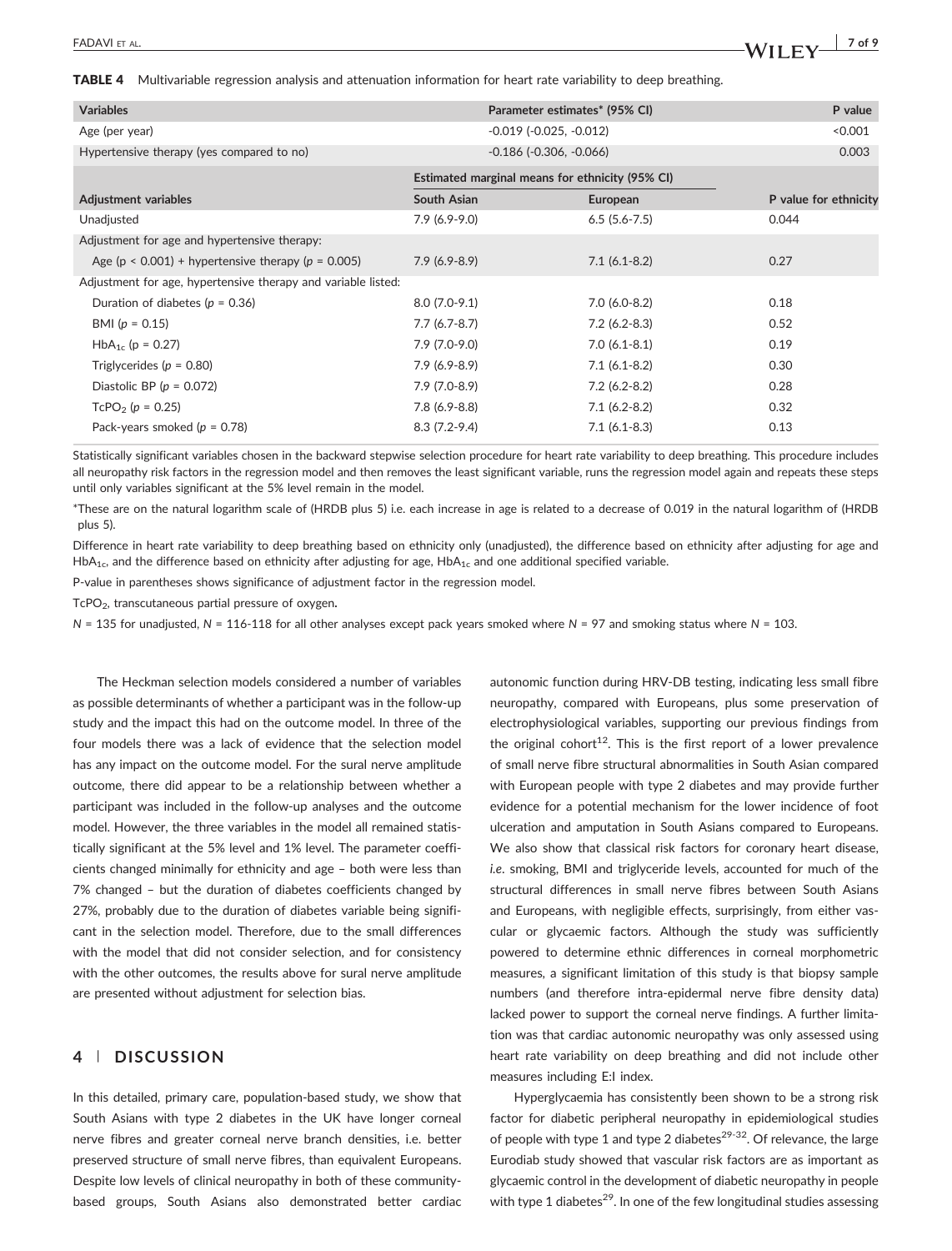# 8 of 9 **TADAVIET AL.** FADAVIET AL. **FADAVIET AL.**

the development of neuropathy in type 2 diabetes, a higher  $HbA_{1c}$  and a lower fasting and post glucose serum insulin and paradoxically, lower systolic and diastolic blood pressure were associated with the development of neuropathy $32$ . Our data supports our previous findings that the lower prevalence of small fibre neuropathy in our South Asian population is not explained by favourable  $HbA_{1c}$  levels<sup>12</sup>.

Recently elevated triglycerides have been associated with the development of neuropathy in a cohort of people predominantly with type 2 diabetes<sup>33</sup>. Furthermore, obesity and hyperlipidaemia have also been shown to be important risk factors for early neuropathy in pre‐ diabetes<sup>34</sup>. Thus our findings that lower levels of smoking and triglycerides were the major factors to explain the greater preservation of corneal nerve fibres in the South Asians supports these studies' findings. Furthermore, the lower BMI of the South Asians (body fat measure) was also the main driver of ethnic differences in sural nerve amplitude (large fibre) and heart rate deep breathing (small, autonomic fibre). Weight and triglycerides are both indicators of adiposity and the imbalanced metabolic environment in obesity<sup>33</sup>, and therefore may be a proxy for other abnormal metabolic parameters such as oxidative stress or pro-inflammatory cytokines. One may argue that corneal nerve fibres do not represent peripheral nerve fibres regulating cutaneous blood flow, however, our recent study has shown that corneal confocal microscopy has comparable sensitivity and specificity to IENFD in the diagnosis of diabetic neuropathy<sup>35</sup>. Furthermore, we have also shown that a lower corneal nerve fibre length predicts incident clinical diabetic neuropathy in Type 1 diabetes<sup>36</sup> and worsening glucose tolerance in subjects with impaired glucose tolerance $37$ .

The link between CCM and CAN is an important finding and CCM has also previously been shown to correlate significantly with sudomotor and cardiac autonomic neuropathy<sup>18-20</sup>. Here we also show a relationship between CCM and a measure of cardiac autonomic neuropathy. Previous studies have shown stronger associations between neuropathy and CCM abnormalities due to the inclusion of patients with more severe neuropathy. However, our patient cohort was recruited from primary care and most patients had no or mild neuropathy. This may also suggest that CAN may be an early manifestation of diabetic neuropathy.

The identification of cardiovascular risk factors in attenuating the increased risk of small fibre neuropathy in Europeans vs. South Asians may provide potentially important therapeutic targets for a major end point of diabetes<sup>38</sup>. However, this needs to be verified in a prospective study. Furthermore, the altered pathophysiology of diabetic small fibre neuropathy, especially early neuronal changes, found here between Europeans and South Asians highlights the growing need for evidence-based medicine for treating diabetes in different ethnic groups<sup>7</sup>.

### ACKNOWLEDGEMENTS

This work was funded by a project grant from Diabetes UK (RD05/ 0003048) to CA, RAM, NC and AJMB, National Institute for Health Research Manchester Biomedical Research Centre Grant (PC/SL ‐ 28/ 07/2008) to HF, and National Institutes of Health Grant (R105991) to AJMB and RAM. We thank A. Marshall and J. Finnegan (Neurophysiology Department, Central Manchester Hospitals, Manchester, UK) for their technical assistance. We are grateful to the staff of the NIHR‐ Wellcome Trust Clinical Research Facility for their support.

I (we) declare that we have no conflicts of interest in the authorship or publication of this manuscript.

#### **ORCID**

Caroline A. Abbott **<http://orcid.org/0000-0002-4506-2235>** 

#### **REFERENCES**

- 1. Mather HM, Chaturvedi N, Fuller JH. Mortality and morbidity from diabetes in south Asians and Europeans: 11‐year follow‐up of the Southall diabetes survey, London, UK. Diabet Med. 1998;15(1):53‐59.
- 2. Wild S, Mckeigue P. Cross sectional analysis of mortality by country of birth in England and Wales, 1970‐92. BMJ. 1997;314(7082):705.
- 3. Chaturvedi N, Abbott CA, Whalley A, Widdows P, Leggetter SY, Boulton AJ. Risk of diabetes‐related amputation in south Asians vs. Europeans in the UK. Diabet Med. 2002;19(2):99‐104.
- 4. Davis TME, Coleman RL, Holman RR, Group U. Ethnicity and long‐term vascular outcomes in type 2 diabetes: a prospective observational study (UKPDS 83). Diabet Med. 2014;31(2):200‐207.
- 5. Abbott CA, Garrow AP, Carrington AL, Morris J, Van Ross ER, Boulton AJ. Foot ulcer risk is lower in south‐Asian and African‐Caribbean compared with European diabetic patients in the U.K.: the north‐west diabetes foot care study. Diabetes Care. 2005;28(8):1869‐1875.
- 6. Kanaya AM, Adler N, Moffet HH, et al. Heterogeneity of diabetes outcomes among asians and pacific islanders in the US: the diabetes study of northern California (DISTANCE). Diabetes Care. 2011;34(4):930‐937.
- 7. Maddaloni E, D'Onofrio L, Pozzilli P. Frailty and geography: should these two factors be added to the ABCDE contemporary guide to diabetes therapy? Diabetes Metab Res Rev. 2016;32(2):169‐175.
- 8. Abbott CA, Carrington AL, Ashe H, Bath S, Every LC, Griffiths J, et al. the north‐west diabetes foot care study: incidence of, and risk factors for, new diabetic foot ulceration in a community‐based patient cohort. Diabet Med 2002; 19: 377‐83.84
- 9. McNeely MJ, Boyko EJ, Ahroni JH, et al. The independent contributions of diabetic neuropathy and vasculopathy in foot ulceration. How great are the risks? Diabetes Care. 1995;18(2):216‐219.
- 10. Kumar S, Ashe HA, Parnell LN, et al. The prevalence of foot ulceration and its correlates in type 2 diabetic patients: a population‐based study. Diabet Med. 1994;11(5):480‐484.
- 11. Reiber GE, Vileikyte L, Boyko EJ, et al. Causal pathways for incident lower-extremity ulcers in patients with diabetes from two settings. Diabetes Care. 1999;22(1):157‐162.
- 12. Abbott CA, Chaturvedi N, Malik RA, et al. Explanations for the lower rates of diabetic neuropathy in Indian Asians versus Europeans. Diabetes Care. 2010;33(6):1325‐1330.
- 13. Quattrini C, Tavakoli M, Jeziorska M, et al. Surrogate markers of small fiber damage in human diabetic neuropathy. Diabetes. 2007;56(8):2148‐2154.
- 14. Umapathi T, Tan WL, Loke SC, Soon PC, Tavintharan S, Chan YH. Intraepidermal nerve fiber density as a marker of early diabetic neuropathy. Muscle Nerve. 2007;35(5):591‐598.
- 15. Koitka A, Abraham P, Bouhanick B, Sigaudo‐Roussel D, Demiot C, Saumet JL. Impaired pressure‐induced vasodilation at the foot in young adults with type 1 diabetes. Diabetes. 2004;53(3):721‐725.
- 16. Fromy B, Abraham P, Bouvet C, Bouhanick B, Fressinaud P, Saumet JL. Early decrease of skin blood flow in response to locally applied pressure in diabetic subjects. Diabetes. 2002;51(4):1214‐1217.
- 17. Abbott CA, Malik RA, van Ross ER, Kulkarni J, Boulton AJ. Prevalence and characteristics of painful diabetic neuropathy in a large community-based diabetic population in the U.K. Diabetes Care. 2011;34(10):2220‐2224.
- 18. Ishibashi F, Kojima R, Kawasaki A, Kosaka A, Uetake H. Correlation between sudomotor function, sweat gland duct size and corneal nerve